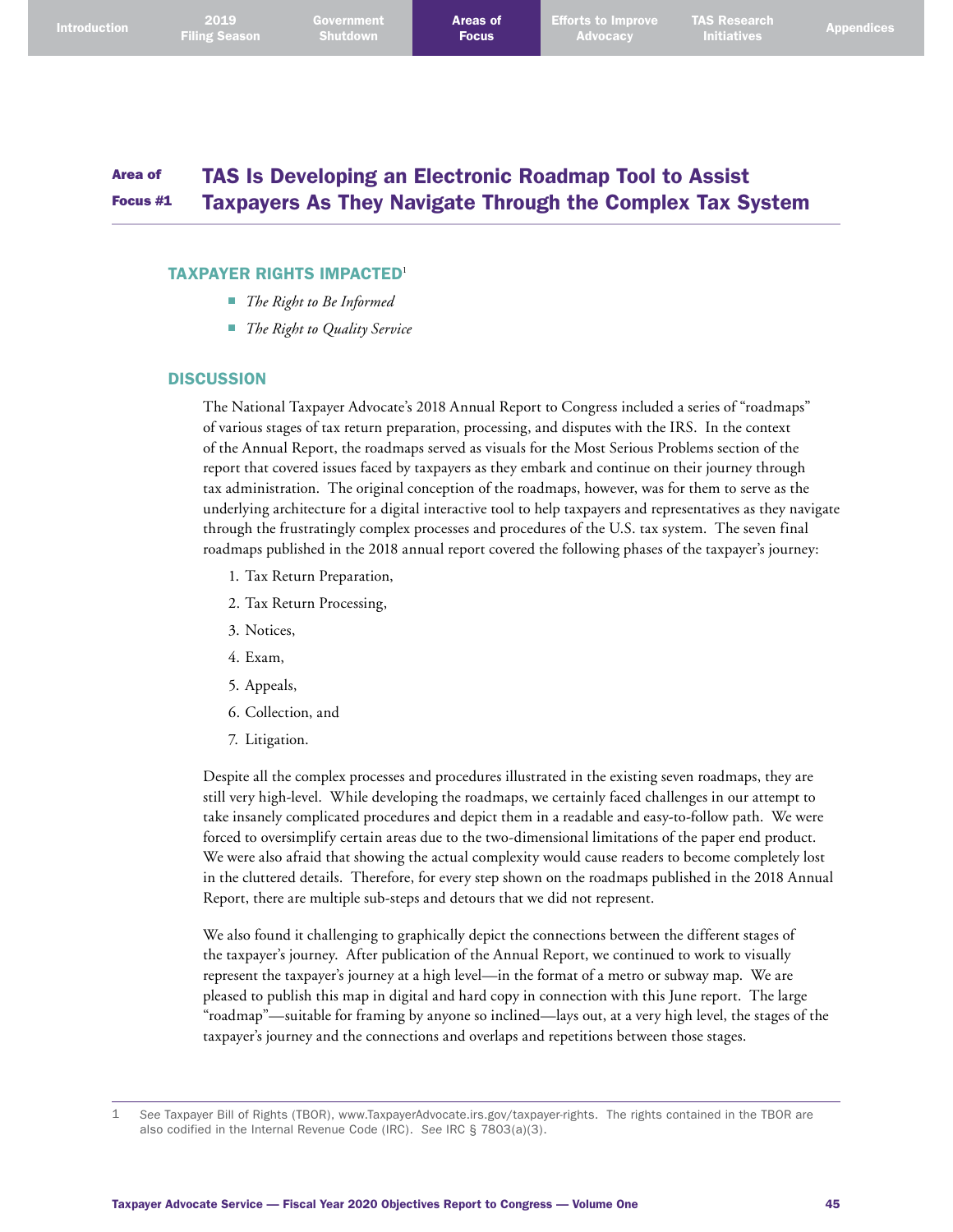This roadmap is not simple, even at the very high level we've chosen for it. The roadmap makes clear the complexity of IRS tax administration and the burden on the taxpayer who has to navigate it. 2 Few IRS employees actually understand the interrelatedness of actions they take on employees (and taxpayers) in other units. Thus, although the roadmap is from a high-level perspective, it is a powerful teaching tool.

During the remainder of fiscal year (FY) 2019 and into FY 2020, we will develop a digital version of our roadmap. The benefit of a digital roadmap is that we can have a very simple starting point that requires no tax administration knowledge or expertise, and yet we can also go as deeply into the complexity of the tax system as the taxpayer wishes. As the entry point, the taxpayer or representative can input the number of the letter or notice received. For each notice, the digital tool will have a pop-up window providing the following basic information:

- **What does this letter or notice mean?** The tool will provide a description of what the letter or notice means and its legal significance. The taxpayer will be able to click on an embedded link that will pull up a generic version of the notice; the taxpayer can hover over different components of that generic version to see pop-up boxes that explain the specific components of the notice (*e.g.,*  specific dates of great importance to timeframes for action).
- **Where am I in the tax system?** The tool will visually show the taxpayer where exactly he or she is located in the tax administration process in order to receive that particular letter or notice. We currently envision a pop-up window showing his or her exact location on the overall roadmap (a consolidation of all of the roadmaps); from there, the taxpayer can click to see his or her location on the roadmap of the specific phase of the journey (such as exam or collection).
- **How did I get there?** The tool should provide a general explanation of the process or procedures that preceded the current location, and the taxpayer can also click on the roadmap to see detailed maps of past stages of the journey.
- **What are my next steps?** This vital information will explain the taxpayer's current options. That is, the tool will explain what the taxpayer needs to do next to address the matter raised in the letter or notice, and the consequences of action and inaction. Embedded links will direct the taxpayer to appropriate sites on IRS.gov or even external sites (*e.g.,* the United States Tax Court's website for a video about the Tax Court and a fillable PDF of a Tax Court petition).
- **What are my rights as a taxpayer?** The taxpayer will learn what rights the taxpayer has and how action or inaction will impact these rights. The taxpayer can follow links to the TAS Taxpayer Bill of Rights web pages. 3
- **Where can I get additional help?** This section will provide information on how to seek assistance from a Low Income Taxpayer Clinic (LITC) or TAS. It will also provide links to IRS and TAS guidance related to the matter.

Thus, by addressing six key questions every taxpayer will have in response to an IRS letter or notice, the initial pop-up box will provide an entry way into the complex tax system. The taxpayer will be able to determine where he or she is, why this notice is so important and what rights it provides or affects, what he or she must do next, and where he or she can get additional help. Through embedded links

<sup>2</sup> In working on the roadmap, our graphics contractor consistently sought to simplify the roadmap. We had to explain, against all graphic design and communication principles, that we needed to represent the actual complexity of the system, not simplify it!

<sup>3</sup> TAS, TBOR, [www.TaxpayerAdvocate.irs.gov/taxpayer-rights](http://www.TaxpayerAdvocate.irs.gov/taxpayer-rights).